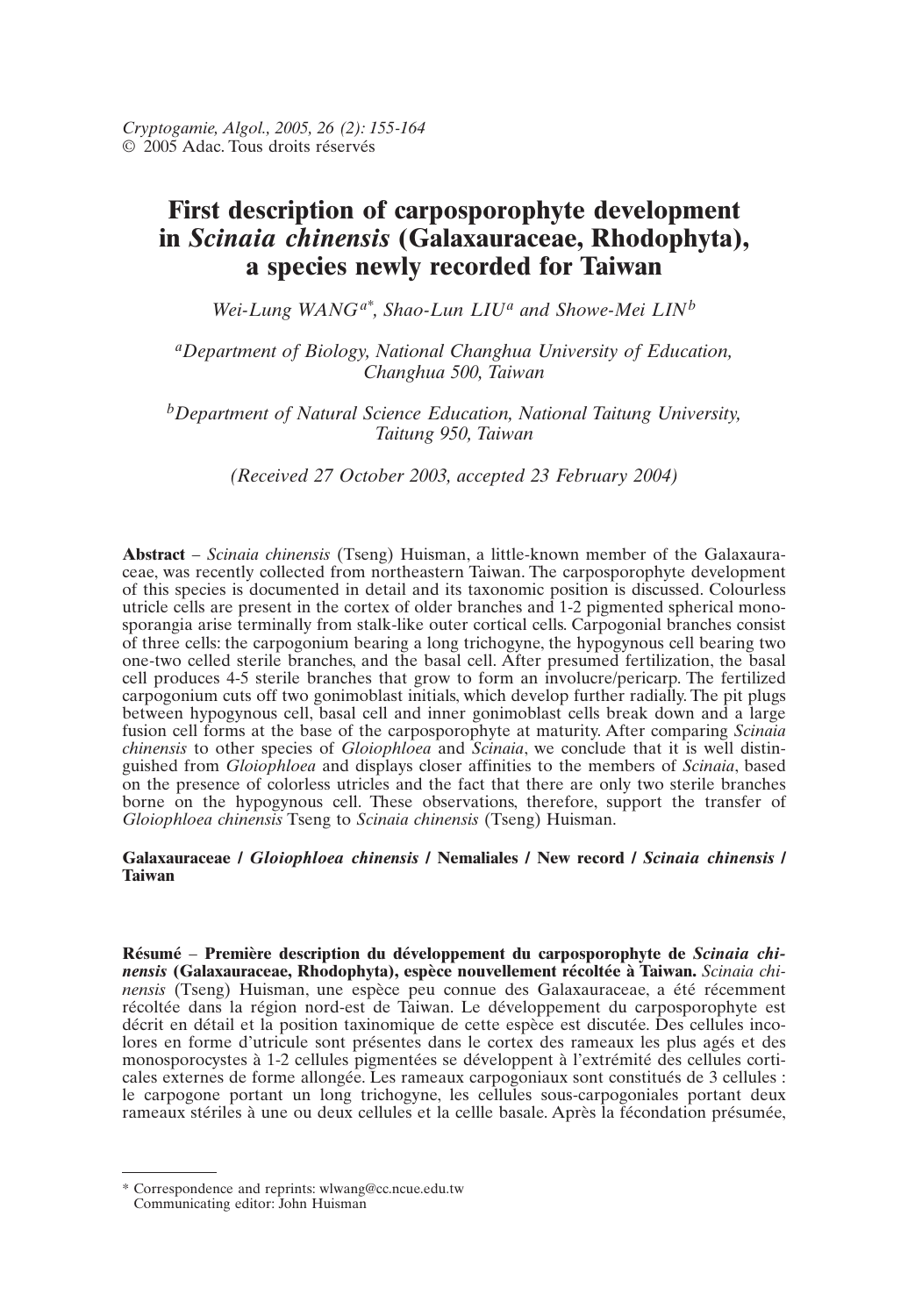maturité, une grande cellule de function de function de fusion se forme à la base du carposport de carpogone fécondé se divise en deux initiales de gonimoblastes qui se la cellule basale produit 4-5 rameaux stériles qui, en se développant, forment un involuu-<br>se<br>à and programmes, en raison de la provincie de la provincie de *Scinaia e la provincie de provincie.*<br>Après avoir développent ensuite de façon radiale. Les bouchons synaptiques entre les cellules sousavec les cellules internet aux primatiques entre les cellules sous-<br>sale et les cellules internes du gonimoblaste disparaissent et, à<br>et de fusion se forme à la base du carposporophyte. Après avoir<br>avec les autres espèces carpogoniales, la cellule basale et les cellules internes du gonimoblaste disparaissent et, à noncluons que cette espèce est bien distincte de *Gloiophloea* et présente de plus étroites affinités avec les autres espèces de *Scinaia*, en raison de la présence d'utricules incolores et<br>du fait qu'il y a seulement deux rameaux stériles se formant sur les cellules sous-carpogo-<br>niales. En conséquence, ces obse comparé Scinaia chinensis avec les autres espèces de Gloiophloea et Scinaia, nous males. En conséquence, ces observations confortent le transfert de *Gloiophloea chinensis*  **/ Nemaliales / Nouvelle signalisation /** *Scinaia* **Tseng en Scinaia chinensis** (Tseng) Huisman. (Traduit par la Rédaction)

*Scinaia c*<br>**aceae** / *t*<br>*l* **Taiwan** 

### **INTRODUCTION**

 *Gloio-* J. Agardh (1872), *Scinaia* Bivona-Bernardi (1822), *Nothogenia* Montagne alaxauraceae contains four non-calcified genera, *Gloio*-<br>
(alaxauraceae contains four non-calcified genera, *Gloio*-<br>
Setchell *et* Gardner (1903), distributed from warm waters The family Galaxauraceae contains four non-calcified genera, *Gloi* o-<br>re<br>a phloeg I Agardh (1872), *Scingig* Biyona-Bernardi (1822), *Nothogenia* Montagne (Huisman, 1985), and from *Nothogenia* in having chains are cut off directly from<br>the zygote (= post fertilization carpogonium) (Huisman & Womersley, 1994).<br>Scinaia differs from *Gloiophloea* in having colourless utricles  $(1843)$  and *Whidbeyella* Setchell *et* Gardner  $(1903)$ , distributed from warm waters the zygote  $(=$  post fertilization carpogonium) (Huisman, & Womersley, 1994). From *Scinaia* differs from *Gloiophloea* in having colourless utricles in the outer of *Scagel*, 1962), a genus in need of re-examination, the gonimoblast initials are cut off directly from the zygote (= post fertilizatio Scinaia differs from *Gloiophloea* in having colourless utricles in the outer cortex Huisman & Womersley, 1992). (Huisman, 1985), and from *Nothogenia* in having chains of carposporangia and in from *Nothogenia* in having chains of carposporangia and in<br>sporophyte (Anderson & Stegenga, 1985; Huisman, 1987;<br>y, 1992).<br>assemblage" (Setchell, 1914) originally consisted of four the habit of the tetrasporophyte (Anderson & Stegenga, 1985; Huisman, 1987; Huisman & Womersley, 1992).<br>
The "Scinaia assemblage" (Setchell, 1914) originally consisted of four<br>
genera: *Scinaia*, *Gloiophloea*, *Pseudoscin* 

an & Womersley, 1992).<br>
The "Scinaia assemblage" (Setchell, 1914) originally consisted of four<br>
: Scinaia, Gloiophloea, Pseudoscinaia Setchell (1914), and Pseudogloio-<br>
Levring (1953). In a re-examination of this assembla The "Scinaia assemblage" (Setchell, 1914) originally consisted of four ge" (Setchell, 1914) originally consisted of four<br>*Pseudoscinaia* Setchell (1914), and *Pseudogloio-*<br>examination of this assemblage, Huisman (1985)<br>*Scinaia* and *Gloiophloea*, were worth recognizing. genera: *Scinaia*, *Gloiophloea*, *Pseudoscinaia* Setchell (1914), and *Pseudogloio-*<br>*phloea* Levring (1953). In a re-examination of this assemblage, Huisman (1985)<br>concluded that only two genera, *Scinaia* and *Gloiophl*  $phloea$  Levring (1953). In a re-examination of this assemblage, Huisman (1985) Bivona-Bernardi and was based on materials cast ashore near Palermo and concluded that only two genera, Scinaia and Gloiophloea, were worth recognizing. The genus currently includes approximately 38 species, with a worldwide<br>ion ranging from tropical to cold-temperate oceans (for all currently<br>names see Guiry & Nic Dhonncha, 2003).<br>The genus *Gloiophloea* was established b Scinaia was erected by Bivona-Bernardi (1822) with the single species *S. forcellata* distribution ranging from tropical to cold-temperate oceans (for all currently accepted names see Guiry & Nic Dhonncha, 2003). anging from tropical to cold-temperate oceans (for all currently<br>es see Guiry & Nic Dhonncha, 2003).<br>genus *Gloiophloea* was established by J. Agardh (1872) with the sin-<br>*scinaioides*, from Western Port, Victoria, souther

past some 12 species have been attributed to the genus *(see Table 1)*, but Huisman The genus *Gloiophloea* was established by J. Agardh (1872) with the single species *G. scinaioides*, from Western Port, Victoria, southern Australia. In the past some 12 species have been attributed to the genus (see Tabl gle species *G. scinaioides*, from Western Port, Victoria, southern Australia. In the *G. From Western Port, Victoria, southern Australia. In the*<br>*e* been attributed to the genus (see Table 1), but Huisman Womersley (1994) recognize only three species, *G. arti-*<br>*G. rosea* (J. Agardh) Huisman *et* Womersl the remainder being removed to the genus *Scinaia*. Of the recognized eproduction is unknown in *G. articulata* and the taxonomic status of this doubtful (Huisman, 1986; Guiry & Nic Dhonncha, 2003). Some of the transfers t (1985) and Huisman & Womersley (1994) recognize only three species, *G. articulata* Weber-van Bosse, *G. rosea* (J. Agardh) Huisman *et* Womersley, and *G. scinaioides*, the remainder being removed to the genus *Scinaia*. culata Weber-van Bosse, G. rosea (J. Agardh) Huisman et Womersley, and G. scientity is doubtful (Huisman, 1986; Guiry & Nic Dhonncha, 2003). species, reproduction is unknown in  $G$ , *articulata* and the taxonomic status of this

descriptions in the literature and actual specimens were not examined (Huisman, In, 1986; Guiry & Nic Dhonncha, 2003).<br>Ifers to *Scinaia* made by Huisman (1985) were based on<br>Ire and actual specimens were not examined (Huisman,<br>This is true of *Scinaia chinensis*, the species examined herein.Some of the transfers to *Scinaia* made by Huisman (1985) were based on tions in the literature and actual specimens were not examined (Huisman, al communication). This is true of *Scinaia chinensis*, the species examined was known about its reproductive structures. He illustrated the surface view and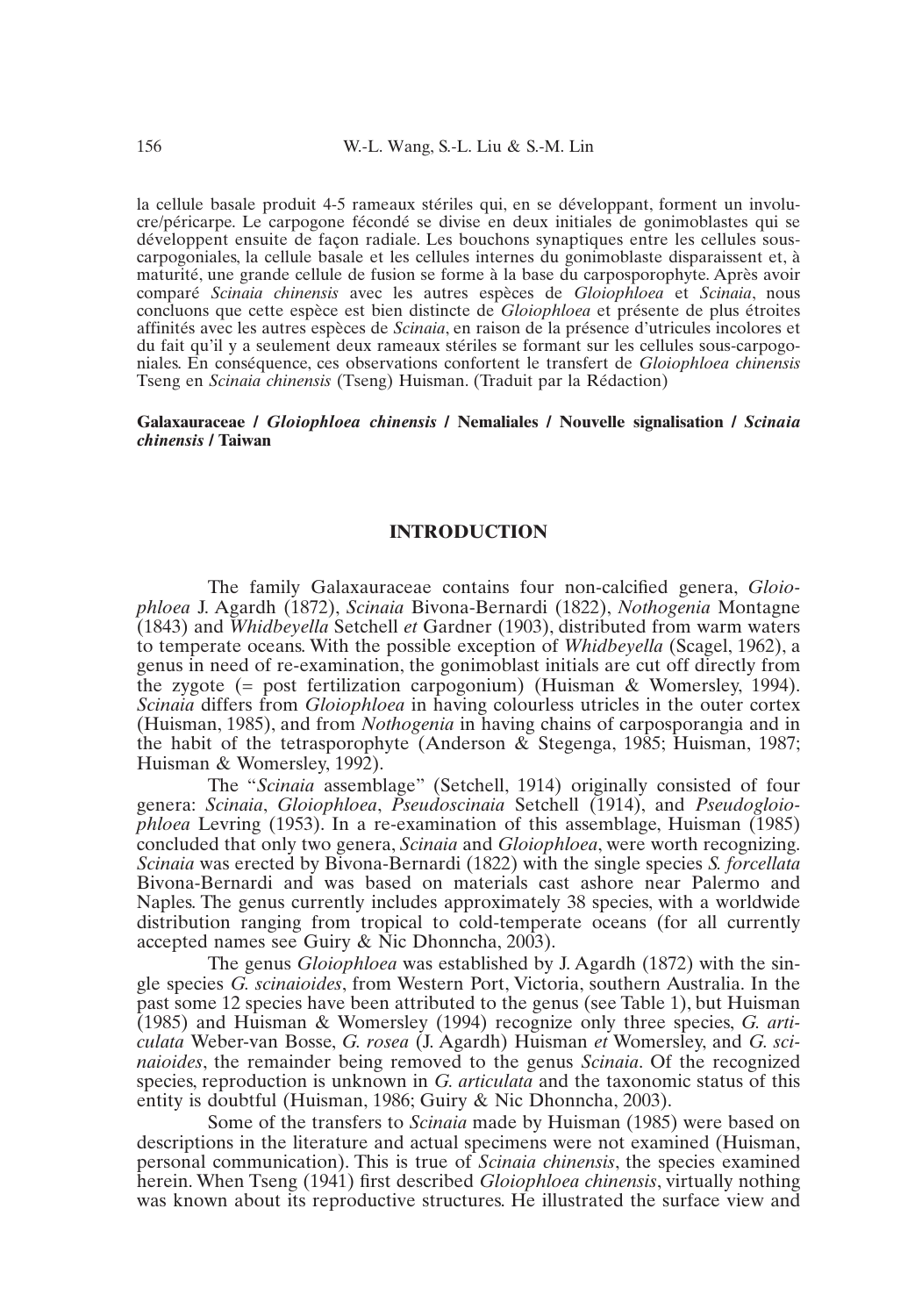| Table 1. Species attributed to <i>Gloiophloea</i> . Those in bold are presently accepted. |                                                     |  |  |  |  |  |
|-------------------------------------------------------------------------------------------|-----------------------------------------------------|--|--|--|--|--|
| <i>Species</i>                                                                            | <i>Type locality</i>                                |  |  |  |  |  |
| G. scinatoides J. Agardh (1872) (the type)                                                | Western Port, Victoria, southern Australia          |  |  |  |  |  |
| G. capensis Setchell (1914)                                                               | Port Alfred, Cape Proviance, South Africa           |  |  |  |  |  |
| G. confusa Setchell (1914)                                                                | Victoria, British Columbia to San Pedro, California |  |  |  |  |  |
| G. halliae Setchell (1914)                                                                | St. Lucie, Florida                                  |  |  |  |  |  |
| G. okamurae (as okamurai) Setchell (1914)                                                 | Enoshima, Japan                                     |  |  |  |  |  |
| G. <i>undulata</i> (Montagne) Setchell (1914)                                             | The coasts of Chili and Peru                        |  |  |  |  |  |

Chell (1914)<br>
(as *okamurai*) Setchell (1914) Cargados Carajos, Montagne) Setchell (1914) Cargados Carajos, Mascarene Group, Indian Ocean<br>
Cargados Carajos, Mascarene Group, Indian Ocean

*okamurae* (as *okamurai*) Setchell (1914)<br> *imdulata* (Montagne) Setchell (1914)<br> *articulata* Weber-van Bosse (1914)<br> *fascicularis* Børgesen (1934)<br>
Port Okha, Gujarat, India<br>
Port Okha, Gujarat, India

*zascicutaris* Børgesen (1934)<br> *verae* Dickinson (1942)<br> *verae* Dickinson (1951)<br>
The Gold Coast, Australia

*G. articulata* weber-van Bosse (1914) Carge<br> *G. fascicularis* Børgesen (1934) Port<br> *G. chinensis* Tseng (1941) Tsing<br> *G. caribaea* Taylor (1942) Haiti

*G. chinensis* Tseng (1941)<br>*G. caribaea* Taylor (1942)

*G.*

*G.*

| a transverse section of the frond, showing moniliform rows of cortical cells and the<br>presence of colorless utricle cells, but no details of cystocarp development were |
|---------------------------------------------------------------------------------------------------------------------------------------------------------------------------|
| given.                                                                                                                                                                    |
| Our recent collections from northern Taiwan included some cystocarpic                                                                                                     |
| specimens of S, <i>chinensis</i> . In this study, the pre- and post-fertilization events are                                                                              |

*chinensis* Tseng (1914)<br> *chinensis* Tseng (1914)<br> *chinensis* Tseng (1934)<br> *chinensis* Tseng (1941)<br> *chinensis* Tseng (1941)<br>
Tsinglan-Kang, Wenchang, Hainan Islnad, China

G. *chinensis* Tseng (1941) Tsinglan-Kang, Wenchang, Hainan Islnad, China<br> *G. caribaea* Taylor (1942) Huisman *et* Womersley (1994) Port Philip Heads, Victoria, southern Australia<br> **G. rosea** (J. Agardh) Huisman *et* Wome

 $\overline{\text{Our}}$ documented in detail for the first time and the taxonomic affinities of the species are discussed.

### $M$ atediate and methode  $MALNALS AND MELIQUDS$

 $\frac{1}{2}$  Department of Biology, National Changemann Case (25°06.38"N, 121°54.749"E). Specimens for morphological study were fixed in 10% formalin/seawater, then stored in 5% formalin/seawater or Algal samples were collected by snorkeling from Lungtung Bay, norththe study<br>water or<br>in the<br>Taiwan.  $\epsilon$  expansion on a Zeisgy, reasonal comparison conversely or Education, reasonal Hand sections were stained with 1% aniline blue and post-fixed with 1% HCl, there mounted in a drop community converse them correct in a drop community conversed on the present of  $\alpha$ then mounted in a drop of 50%  $\text{Karo}^{\text{TM}}$  corn syrup (Tsuda & Abbott, 1985). Department of Biology, National Changhua University of Education, Taiwan. Drawings were made with the aid of camera lucida, and photomicrographs were taken on a Zeiss light microscope through a cool CCD system (Pixera Penguin 600CL compiled with Automontage Software, Pixera Company, CA, USA).

### **RESULTS**

## **(Tseng) Huisman 1985, p. 417, table 1 Homotypic synonym**:

*Scinaia chinensis* (Tseng) Huisman 1985, p. 417, table 1<br>*Gloiophloea chinensis* Tseng 1941, pp. 110-114, pl. X; Tseng 1983, p. 64, pl. 34, fig. 3. *Pacifical Cisengy Fransman 1969, p. 417, table 1*<br>*Pseudogloiophloea chinensis* (Tseng) Papenfuss 1968, p. 280.<br>*Pseudogloiophloea chinensis* (Tseng) Papenfuss 1968, p. 280.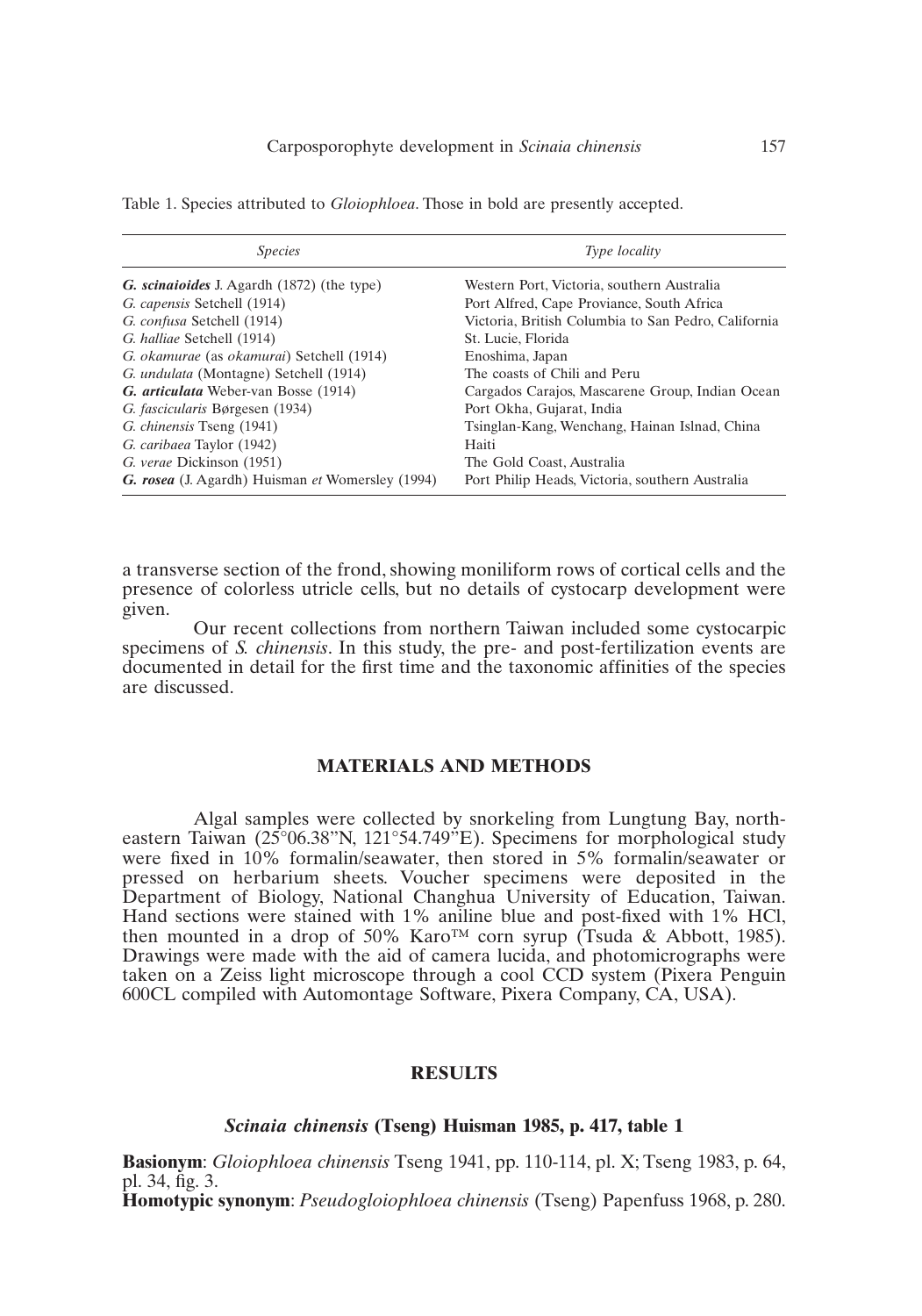

 1. Habit of female gametophyte of *Scinaia chinensis* (Tseng) Huisman (Lungtung Bay, Northeastern Taiwan). Scale bar =  $10$  mm.

 $\mu$  between the theory is received to rock or sometimes of  $\mu$  rocks or  $\mu$  rocks or  $\mu$ . ina (type locality);<br>February, 2003 and Distribution: Tsinglan-Kang Wenchang Hainan Islnad China (type locality):

April, 2003. Plants grew seasonally in spring and winter, mainly at 0.5 to 3 m depths where they were abundant on rocks or sometimes on rocky substratum Habitat and seasonality: Collections were made in April, 2002, February, 2003 and with a slight covering of sand. *coll.S.-L. Liu & C.-S. Lin*, *coll. S.-L. Liu & W.-L. Wang.* 25.*i.03, SLL92022501,*<br>*coll. S.-L. Liu & W.-L. Wang.* 25.*i.03, SLL920222501*,

*coll. S.-L. Liu & C.-C. Liao.* 19. *S.-L. Wang, 25.i.03, coll. S.-L. Liu & C.-C. Liao.* 19.*iv.03, SLL92041901, female.* 24.iv.02, SLL91042401, female; *coll. S.-L. Liu & W.-L. Wang*, 25.i.03, SLL92022501, female; *coll. S.-L. Liu & C.-C. Liao*, 19.iv.03, SLL92041901, female.  $\Delta$ 5 cm in height and arise from a small discoid holdfast attached to rocks. Erection at tached to rocks. Erection  $\Delta$ 

### Habit and vegetative morphology

Gametophytic thalli (Fig. 1) are cylindrical, cartilaginous to mucilaginous,  $3-5$  cm in height and arise from a small discoid holdfast attached to rocks. Erect The cortex structure in the continuous, and contains of the cortex annual relations are 4-8 mm. Branches segments are care cortical cells with no obvious large colourless utility of the colourless colourless utility of 1-1.5 mm wide and 4-7 mm long (Fig. 1). Growth is multiaxial, with a medullary branches are dichotomous, unconstricted, and consist of six to seven times furfor the limit with the third  $\frac{1}{2}$ . This relation is the colour correlation of correlation of correlation of colourless utility correlation of colourless utility of colourless utility. The cortex structure in young branches is  $Gloophloea$ -like in having monificorm smaller colourless colourless colourless colourless contributions control and the metal cell with no obvious large colourless utricles (Fig. 2), then become two to four celled layers, 70-90 μm in thickness, with an outer layer of colourless utricles, 17.5-25 long and 20-25  $\mu$ m in diameter (Fig. 3), these surrounded by numerous smaller colourless cells, 5-10 µm in diameter (Fig. 4).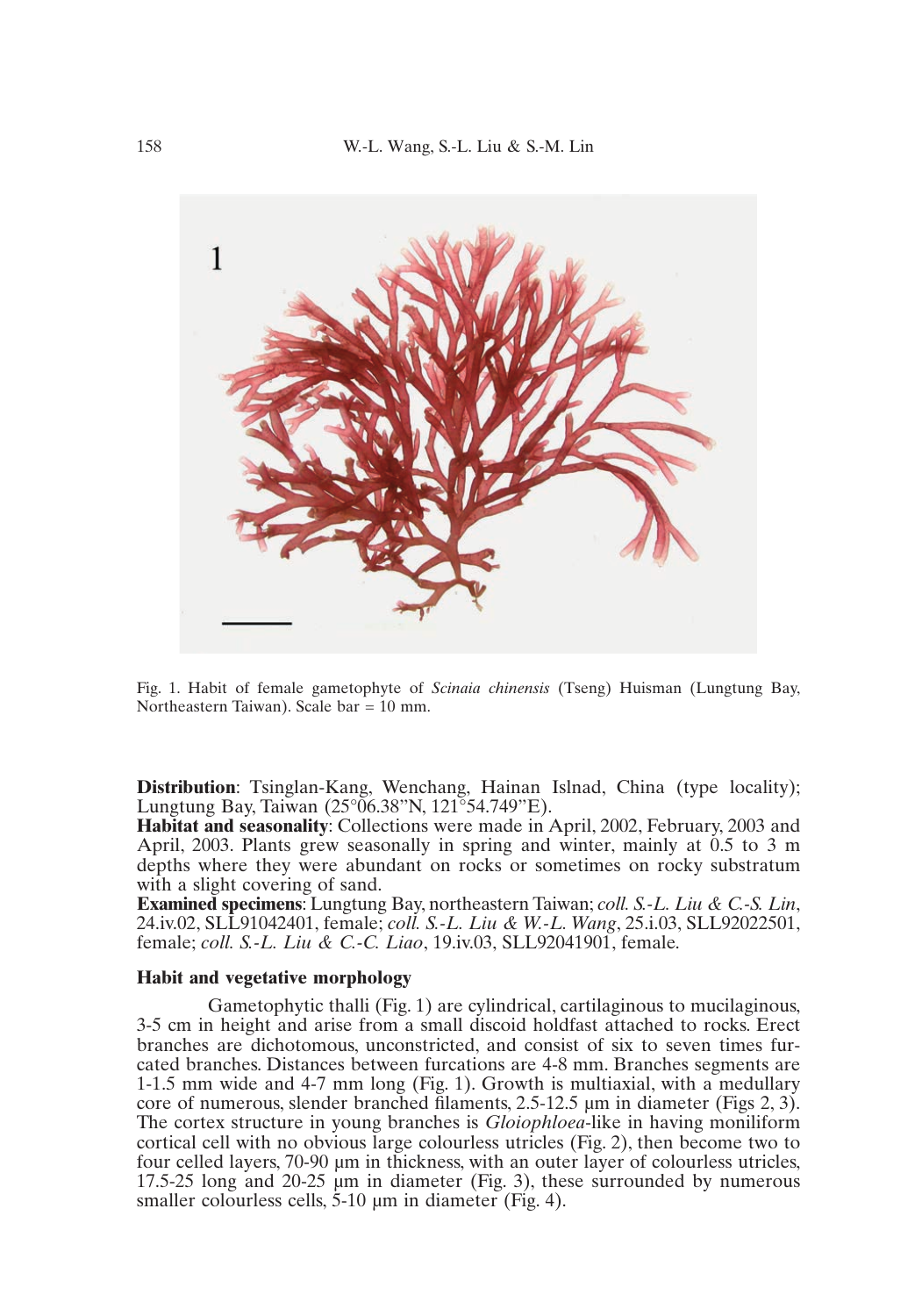

2-6. Cortex and monosporangia of *Scinaia chinensis* (Tseng) Huisman. 2. Transverse section of cortex from an older gametophyte showing *Gloiophloea*-like structure without colorless utricle 3. Transverse section of cortex Figs 2-6. Cortex and Figs 2-6. Cortex and monosporangia of *Scinaia chinensis* (Tseng) Huisman. 2. Transverse section of cortex from an older gametophyte showing large colorless utricle cells. **3.** Transverse section of cortex from an older ga of cortex from young gametophyte showing *Gloiophloea*-like structure without colorless utricle Free Searance with large utricles<br>Sporangia (arrowheads).<br>6. A further stage of mono-<br>Figs 2-3, 40 um; Figs 4-6, cells (arrowheads). 4. Surface view showing the typical rosette appearance with large utricles (arrow  $20 \mu m$ .

mented, spherical monosporangia are cut off terminally from outer, stalk-like cor-

### Reproductive morphology. Carefordial branches arise on outer media branches are media and and selected media  $\mathbb{R}$

Male gametophyte and tetrasporophytes were not seen. One to two pigmented, spherical monosporangia are cut off terminally from outer, stalk-like coring sterile cells (Figs 5, 6). Carpogonial branches arise on outer medullary filaments and are three-celled (Fig. 7): a terminal carpogonium with a projecting trichogyne, a hypogynous cell bearing two one-two celled sterile branches, and a basal cell bear-Ing several sterile cells/filaments (Figs 8, 9). After presumed fertilization, the ster-<br>ile branches on the hypogynous cell divide once, and the sterile filaments on the<br>basal cell develop further to form a pericarp surro signed to the side of the cuts of another good, the other cuts of the other side of the other side of the other side of the other side of the side of the side of the side of the side of the side of the side of the side of Each government of the hypogyneus can always and the steam manner of the basal cell develop further to form a pericarp surrounding the carposporophyte (Figs 10-12). The fertilized carpogonium first cuts off a gonimoblast initial to one<br>side (Fig. 13), then cuts off another gonimoblast initial to the other side (Fig. 14).<br>Each gonimoblast initial divides rapidly into bran  $\frac{1}{2}$  and  $\frac{1}{2}$ . The column of the carposponding method of the carposition ferrifical to the other side (Fig. 14). Each gonimoblast initial divides rapidly into branched gonimoblast filaments out early development of the carposporophyte (Fig. 15). The pit plugs between fer-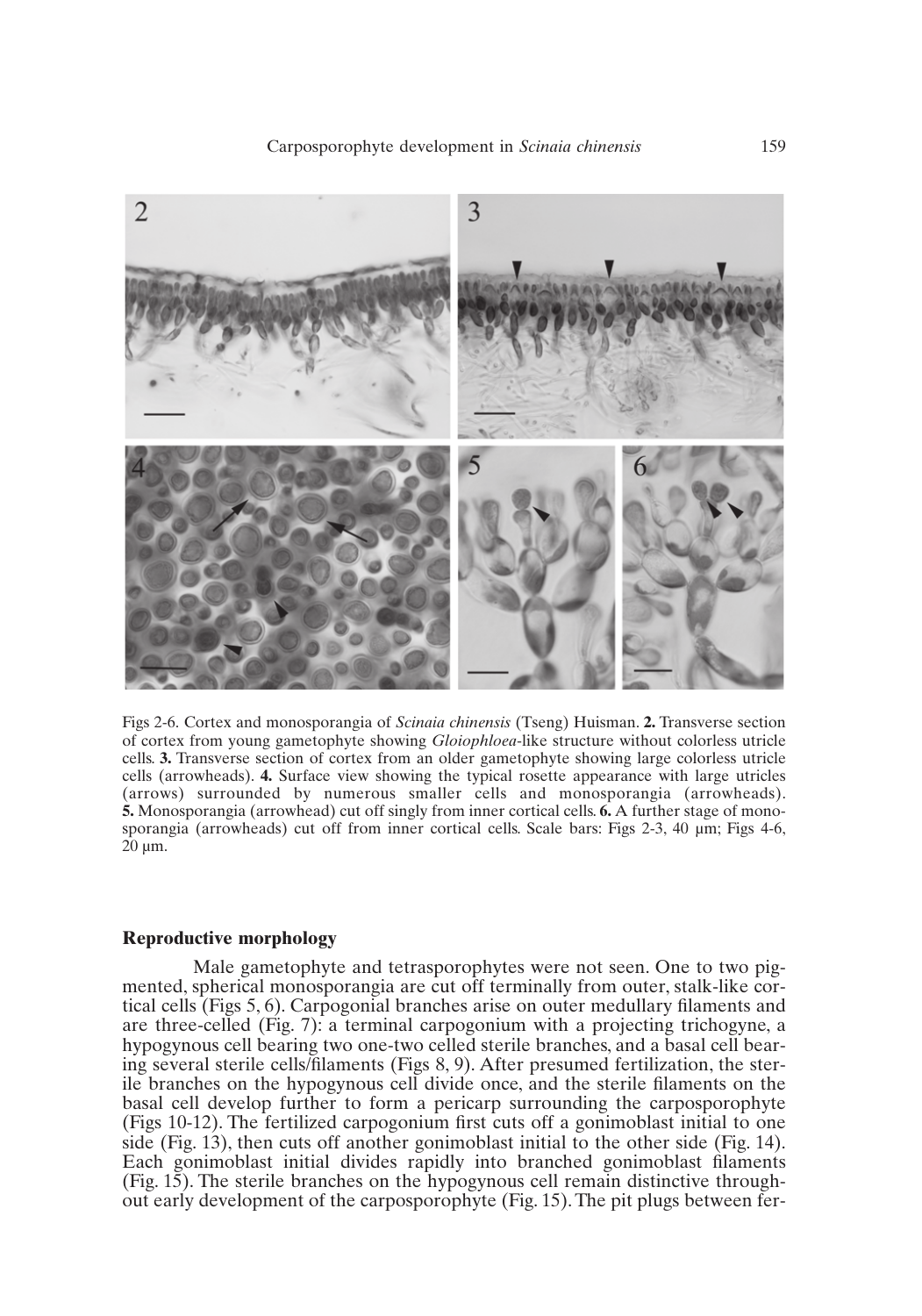









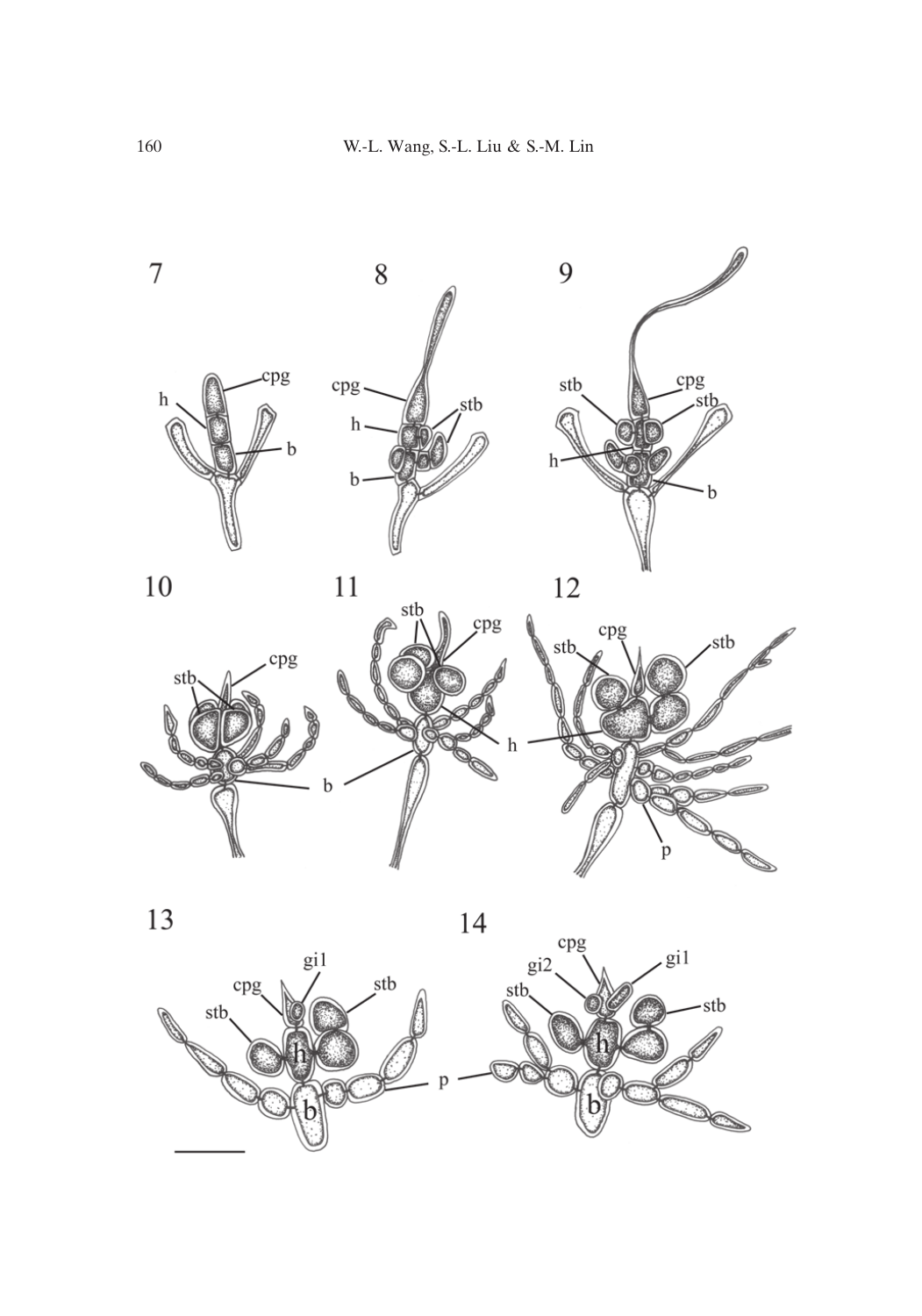

posporangia (arrows). Scale bars: Fig. 15, 40  $\mu$ m; Fig. 16, 100  $\mu$ m; Fig. 17, 50  $\mu$ m. Abbreviation: g, gonimoblast; h, hypogynous cell; p, pericarp; stb, sterile branch.  $\sigma$  a large function cell at the base of the carposition cell at  $\Gamma$ 16. The intervalst and the distinct sterile branches borne on the solution of immature cystocarp showing pericarp with an ostiole and **16.** Cross-section of immature cystocarp showing pericarp with an ostiole and Followian **15.** Young car-<br>
17. Cross-section of mature<br>
17. Cross-section of mature posporophyte showing compact gonimoblast and the distinct sterile branches borne on the hypogynous cell. 16. Cross-section of immature cystocarp showing pericarp with an ostiole and In of immature cystocarp showing pericarp with an ostiole and<br>vith a central fusion cell (arrow). **17.** Cross-section of mature<br>(arrowhead) at basal part of carposporophyte and terminal car-<br>Fig. 15, 40 μm; Fig. 16, 100 μ compact gonimoblast filaments with a central fusion cell (arrow). 17. Cross-section of mature with a central fusion cell (arro<br>(arrowhead) at basal part of ca:<br>Fig. 15, 40 µm; Fig. 16, 100 µm<br>p, pericarp; stb, sterile branch.

tilized carpogonium, hypogynous cell, basal cell and inner gonimoblast cells break. down to form a large fusion cell at the base of the carposporophyte at maturity  $\frac{1}{2}$  (Figs 16, 17). Cystocarps are conical or pyriform in shape at maturity, 150-225  $\mu$ m in diameter (Figs 15-17), ostiolate, with a well developed pericarp (Fig. 16). Carposporangia are ellipsoid to obovoid, borne in chains of two to three, and are  $5-8$  um wide by 10-13 um long (Figs 16-17).

celled carpogonial branch just cut off from inner cortical cell.

 $\blacktriangleleft$ 

**7.** A young three-**8.** The Seng Huisman. **7.** A young three-<br>**8.** A fully developed carpogonial **9.** Mature Figs 7-14. Carpogonial branch formation of *Scinaia chinensis* (Tseng) Huisman. 7. A young threecarpogonial branch showing the second sterile initial borne on the hypogynous cell and sterile celled carpogonial branch just cut off from inner cortical cell. 8. A fully developed carpogonial pogonial branch just cut off from inner cortical cell. **8.** A fully developed carpogonial ith the sterile initial borne on the hypogynous cell and sterile filaments. **9.** Mature ial branch showing the second sterile initia branch with the sterile initial borne on the hypogynous cell and sterile filaments. 9. Mature carpogonial branch showing the second sterile initial borne on the hypogynous cell and sterile filaments. 10. Cruciate arranged Initial borne on the hypogynous cell and sterile<br>on the hypogynous cell. **11.** Mature carpogonial<br>fature carpogonial branch with one one-celled<br>**13.** Early fertilization showing the gonimoblast filaments. **10.** Cruciate arranged sterile branches on the hypogynous cell. **11.** Mature carpogonial branch with an enlarged hypogynous cell. **12.** Mature carpogonial branch with one one-celled sterile branch and one two-c branch with an enlarged hypogynous cell. 12. Mature carpogonial branch with one one-celled second gonimoblast initial issuing from the opposite side of fertilized carpogonium. Scale bar: sterile branch and one two-celled sterile branch. **13.** Early fertilization showing the gonimoblast<br>initial cut off from carpogonium directly. **14.** A further stage of early fertilization showing the<br>second gonimoblast ini initial cut off from carpogonium directly. 14. A further stage of early fertilization showing the Figs 7-14, 20 µm. Abbreviation: b, basal cell; cpg, carpogonium; gi1, gonimoblast initial 1; gi2, gonimoblast initial 2; h, hypogynous cell; p, pericarp; stb, sterile branch.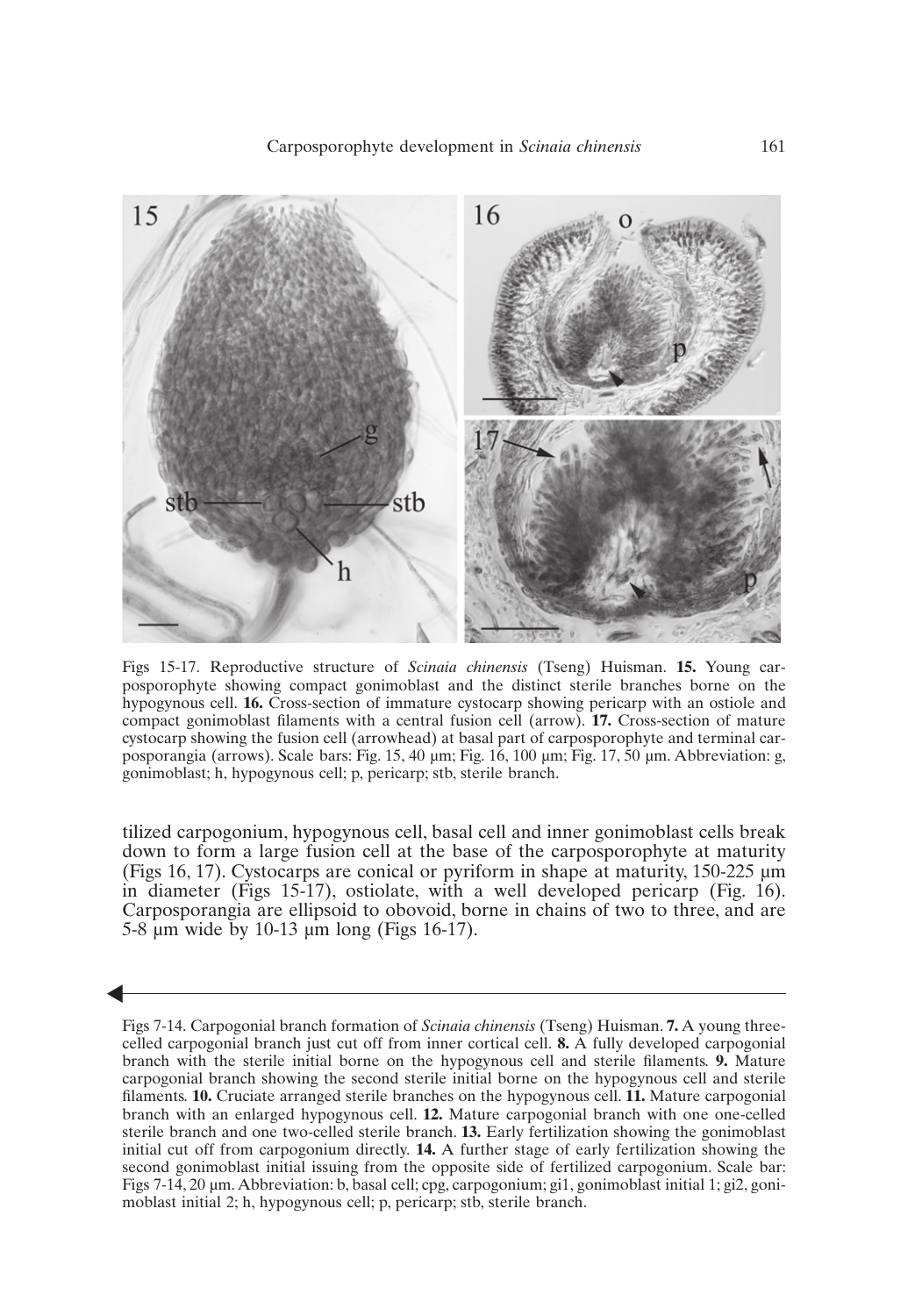| 162                                                                                                  | W.-L. Wang, S.-L. Liu & S.-M. Lin |                   |                     |                          |                               |                          |                          |                |  |  |
|------------------------------------------------------------------------------------------------------|-----------------------------------|-------------------|---------------------|--------------------------|-------------------------------|--------------------------|--------------------------|----------------|--|--|
| Table 2. A morphological comparison of relevant <i>Scinaia</i> species from the North Pacific Ocean. |                                   |                   |                     |                          |                               |                          |                          |                |  |  |
| <i>Characters</i>                                                                                    | Plant<br>height                   | <b>Furcations</b> | Width of<br>segment | Length of<br>segment     | <i>Thickness</i><br>of cortex | Diameter<br>of utricles  | Diameter of<br>cystocarp | Reference      |  |  |
| S. chinensis                                                                                         | $Up$ to<br>3.5 cm                 | 6-7 times         | $1-2$ mm            | $4-6$ mm                 | $60-80 \mu m$                 | $14-20 \mu m$            | 180-220 um               | Tseng, 1941    |  |  |
| S. confusa                                                                                           | $10-15$ cm                        | $10-15$ times     | $2-3$ mm            | $\overline{\phantom{0}}$ | $105-120 \mu m$               | $\overline{\phantom{0}}$ | 280-300 um               | Setchell, 1914 |  |  |
| S. okamurae                                                                                          | $Up$ to<br>$9 \text{ cm}$         | $10-11$ times     | $1-1.5$ mm          |                          | $70-100 \mu m$                | $\overline{\phantom{0}}$ | 120-135 um               | Setchell, 1914 |  |  |
| S. undulata                                                                                          | $6-7$ cm                          | $9-10$ times      | $1.5 - 3$ mm        |                          | 83-90 um                      |                          | Young<br>cystocarp       | Setchell, 1914 |  |  |
| S. chinensis                                                                                         | $3-5$ cm                          | 6-7 times         | $1-1.5$ mm          | $4-7$ mm                 | $70-90 \mu m$                 | $20-25 \mu m$            | 150-225 um               | This study     |  |  |

-, data not shown.

### (presently regarded as a synonym of *S.latifrons*

 *S. moniliformis* J. Agardh, *S. cottonii* Setchell **Moreovich Standard Set Christ**<br>Howe), S. pseudojaponica Yamada Four species of *Scinaia*, *S. moniliformis* J. Agardh, *S. cottonii* Setchell<br>presently regarded as a synonym of *S. latifrons* Howe), *S. pseudojaponica* Yamada<br>Tanaka in Yamada, and *S. boergesenii* Tseng, have been rec Four species of *Scingia S moniliformis* I Agardh S cottonii Setchell less cortical cells and the second cells and the cortices with a morphology (Lewis & Norris, 1987). Anatomically, these species have cortices with abundant large colourless colourless is the monographic of rigidal, the conclusion of contract of the opposite of  $S$  latifrons Howe) S pseudoianonica Yamada point of view, therefore the view species have served with the intuitive<br>large colourless utricles and scarce small colourless cortical cells, the opposite of et Tanaka in Yamada, and S. boergesenii Tseng, have been recorded for Taiwan from the region to the region point of view, our specimens seem to therefore have strong affinities with the the cortical structure in our specimens in which there are numerous small colour-Figure in our specimens in which there are numerous small colour-<br>nd, only rarely, large colourless utricles. From a morphological<br>specimens seem to therefore have strong affinities with the<br>which has numerous small pigmen <sub>the se</sub><br>less co Frical cells and, only rarely, large colourless utricles. From a morphological<br>of view, our specimens seem to therefore have strong affinities with the<br>*Gloiophloea*, which has numerous small pigmented cortical cells (Huis *s. species*<br>*S. chinensis Gloiophloea*, which has numerous small pigmented cortical cells (Huisman, 1985). *Gloiophloea* is presently unknown in the North Pacific, the four species from the region previously attributed to the genus now in 1985). *Gloiophloea* is presently unknown in the North Pacific, the four species *undulata* (Montagnetic University unknown in the North Pacific, the four species<br>previously attributed to the genus now included in *Scinaia: S. chi*-<br>Juisman, *S. confusa* (Setchell) Huisman, *S. okamurae* (Setchell)<br>*un* from the region previously attributed to the genus now included in *Scinaia*: *S. chi*reviously attributed to the genus now included in *Scinaia*: *S. chi*-<br>uisman, *S. confusa* (Setchell) Huisman, *S. okamurae* (Setchell)<br>*undulata* (Montagne) Huisman. A comparison of these shows<br>can be distinguished from size, from the region previously antioured to the genus how increased in semiliar size. size, fewer furcations, and larger cystocarp size, and can be distinguished with *S. F. B. B. B. Andulata* (Montagne) Huisman. A comparison of these shows *Scinaia chinensis* can be distinguished from *S. okamurae* in its smaller plant size, fewer furcations, and larger cystocarp size, and can be disti **Example Scinala chinensis can be distinguished from S.** *okamurae* in its smaller plant size, fewer furcations, and larger cystocarp size, and can be distinguished with S. *confusa* and *S. undulata* in its smaller plant S. confusa and S. *undulata* in its smaller plant size, fewer furcations, narrower *chinensis*. The main state of the main state (not known in *S. undulata*) able 2), our material apparently *chinensis*. The main features of branch segment width and smaller cystocarp size (not known in S. *undulata*) width and smaller cystocarp size (not known in *S. undulata*)<br>and the above comparison (Table 2), our material apparently<br>prophological characters with *S. chinensis*. The main features of<br>are: 1) a very small thallus tha  $\frac{1}{2}$  fable 2) Based on the above comparison (Table 2) our material apparently determing the correlation of  $\frac{1}{2}$  correlation of  $\frac{1}{2}$  correlation carpo correlation of the correlation of the correlation of the correlation of the correlation of the correlation of the correlation of the correl agrees in all morphological characters with S. *chinensis*. The main features of  $\frac{d}{dx}$  care carposition, and a basis in the cells that do not differentiate until quite late in the *Scinaia chinensis* are: 1) a very small thallus that never grows more than 5 cm in  $t_{\text{e}}$  and  $t_{\text{e}}$  and  $t_{\text{e}}$  and  $t_{\text{e}}$  are  $t_{\text{e}}$  periodical cells; 5) three-celled carpogonial branch with development of the cortex; 4) one to two pigmented spherical monosporangia prothe basilies of the basilies of the basilies of the basilies of the basilies of the basilies of the basilies basilies basilies basilies basilies basilies basilies basilies basilies basilies basilies basilies basilies basil a carpogonium, a hypogynous cell and a basal cell; 6) only two one-two celled sterpogonial branch; 9) a distinct fusion cell incorporated from the inner gonimoblast, the hypogynous cell and the basal cell; 10) carposporangia produced in chains of the fertilized carpogonium; 8) a pericarp derived from the basal cell of the car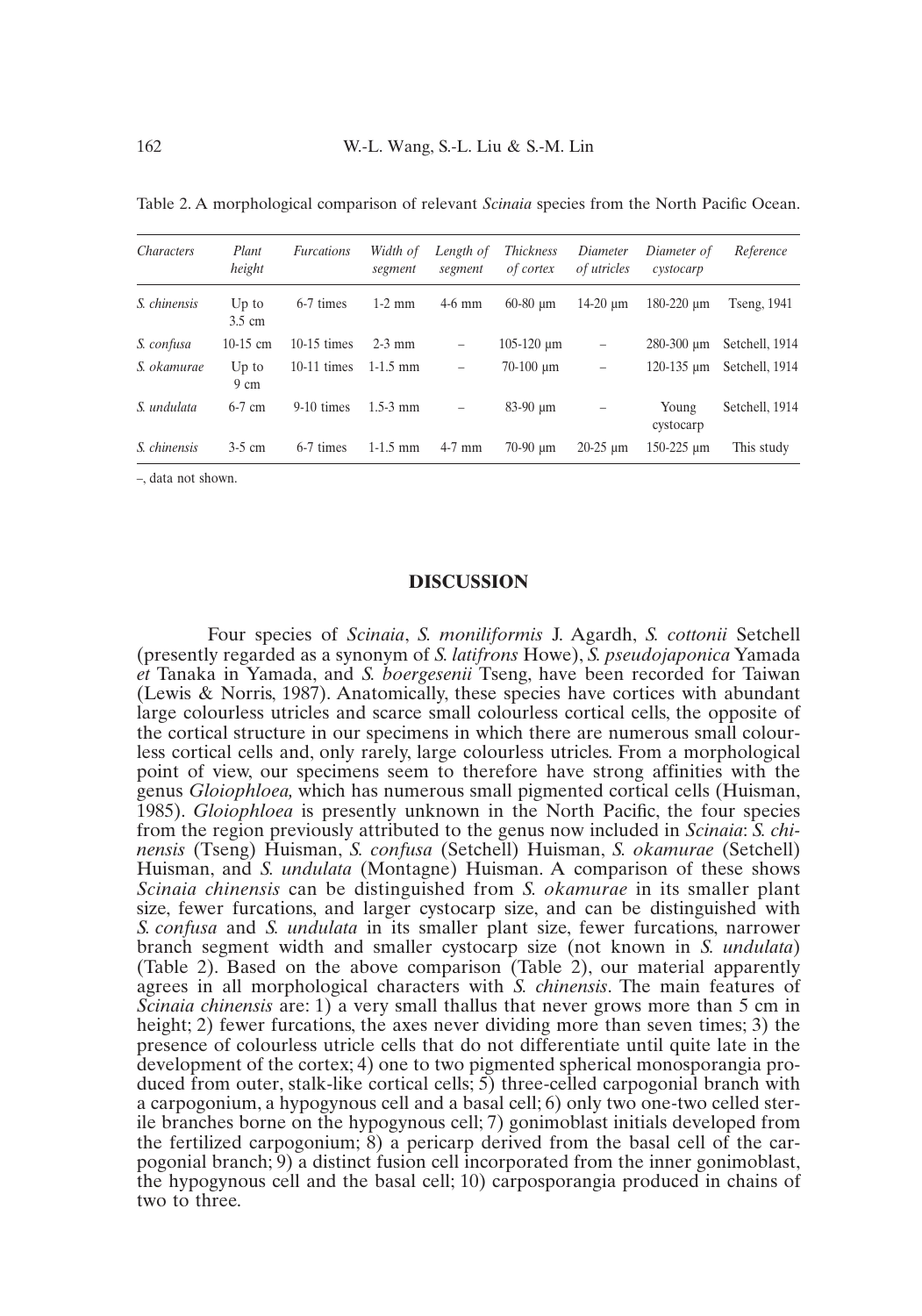Carposporophyte development in *Scinaia chinensis* 163<br>The *Scinaia* assemblage, as conceived by Huisman (1985), is extensively The *Scinaia* assemblage, as conceived by Huisman (1985), is extensively ributed from tropical to cold-temperate region and consists of only two gen-<br>*Gloiophloea* and *Scinaia*. After examining the vegetative and reproduc 85), is extensively<br>of only two gen-<br>and reproductive<br>Bivona-Bernard. distributed from tropical to cold-temperate region and consists of only two genera, *Gloiophloea* and *Scinaia*. After examining the vegetative and reproductive structures of the type specimens of four genera: *Scinaia for* era, *Gloiophloea* and *Scinaia*. After examining the vegetative and reproductive<br>structures of the type specimens of four genera: *Scinaia forcellata* Bivona-Bernard,<br>*Gloiophloea scinaioides* J. Agardh, *Pseudoscinaia sn* structures of the type specimens of four genera: *Scinaia forcellata* Bivona-Bernard, color in the *Gloiday coloreal* in the *Gloiday coloreal* in the college colorer and the number of sterile branches on the hypogynous cell can be important Gloiophloea scinaioides J. Agardh, Pseudoscinaia snyderae Setchell and Pseudo*and deriver and Seudo-*<br>and that the cortical structures<br>ynous cell can be important<br>and *Scinaia*. Utricle cells are complete sterminimes in 15th and the sterile branches borne and 1 stems<br>gloionhloeg berggrenii Levring Huisman (1985) found that the cortical structures be characters for an<br>engineering studies and there are three sterile branches borne on the hypogynous<br>show that  $\frac{1}{2}$ in the tempology number and only the branches between the color on the hypogynous cell in *Gloiophloea*, whereas colorless utricles are present and there are only two diagnostic characters for distinguishing *Gloiophioea* and *Scinaia*. Utricle cells are cell, rather than *Globe*<sub>phloea</sub>, which also coloniess utricle are present and there are employed *completely lacking and there are three sterile branches borne on the hypogynous* cell in *Gloiophloea*, whereas colorless utricles are present and there are only two sterile branches borne on the hypogynous cell in *Scina* 

in having colourless utricles and only two sterile branches borne on a hypogynous<br>cell, rather than related to *Gloiophloea*, which lacks colourless utricle cells and has<br>three sterile branches cut off from the hypogynous of *Sciences and only the statutes chinenes* of a *specifical* cell, rather than related to *Gloiophloea*, which lacks colourless utricle cells and has three sterile branches cut off from the hypogynous cell. Based on the morpholog-Fracture between *Scinaia chinensis* and the genus *Scinaia*, the combination *a chinensis* (Tseng) Huisman is strongly supported.<br>**Acknowledgements.** We are grateful to Dr. J. Huisman, School of Biological  $\alpha$  Congruence between *Scinum chinensis* and the genus *Scinum*, the combination of *Scinaia chinensis* (Tseng) Huisman is strongly supported.

Sciences and Biotechnology, Murdoch University, Australia, for his advice and critical g) Fluisman is strongly supported.<br>We are grateful to Dr. J. Huisman, School of Biological<br>Murdoch University, Australia, for his advice and critical<br>We also thank Mr. C.-S. Lin and C.-C. Liao at Department of **Acknowledgements.** We are grateful to Dr. J. Huisman, School of Biological Sciences and Biotechnology, Murdoch University, Australia, for his advice and critical comments on the manuscript. We also thank Mr. C.-S. Lin and This study was supported by the National Science Council, Republic of China (NSC89comments on the manuscript. We also thank Mr. C.-S. Lin and C.-C. Liao at Department of 2611-M-018-001).

#### *Afdelningen för Mathematik och Naturvetenskap*

- *Lunds Universitets Års-Skrift,* ic. *Lund*<br>8: 1-60. H J.G., 1872 — Bidrag till Florideernes systematic. *Lunds Universitets Års-Skrift,*<br>*Afdelningen för Mathematik och Naturvetenskap* 8: 1-60.<br>SON R.J. & STEGENGA H., 1985 — A crustose tetrasporophyte in the life his-<br>tory
- *Afdelningen för Mather*<br>*SON R.J. & STEGENG*<br>*tory of Nothogenia erii*<br>*Phycologia* 24: 111-118. ANDERSON R.J.  $\&$  STEGENGA H., 1985 — A crustose tetrasporophyte in the life history of Nothogenia erinacea (Turner) Parkinson (Galaxauraceae, Rhodophyta). *Bulletin of Miscellaneous Information, Rhodophyta).*<br>Bulletin of Miscellaneous Information, Royal Botanic *Phycologia* 24: 111-118.
- 4:  $111-11$ <br>- Som<br>: Bomba<br>1: 1-30. BØRGESEN F., 1934 — Some Indian Rhodophyceae especially from the shores of the<br>*Royal Botanic*<br>*L'Iride* 1: 232- $\overline{Pres}$ Gardens  $Kew$  1: 1-30.
- *Kew Bulletin* 2: 294-297.  $BIVONA-BERNARDI A. 1822 - Scinaia, a<sub>l</sub>asarum maximum nowum genus, L'Iride 1: 232$  $p_{34}$
- 
- DICKINSON C.I., 1951 Marine algae from the Gold Coast. III. *Kew Bulletin* 2: 294-297.<br>GUIRY M.D. & NIC DHONNCHA E., 2003 Algaebase, World Wide Web electronic<br>publication, http://www.algaebase.com. (25 July 2003 search M.D. & NIC DHONNCHA E., 2003 - Algaebase, World Wide Web electronic<br>publication, http://www.algaebase.com. (25 July 2003 search).<br>NN J.M., 1985 - The *Scinaia* assemblage (Galaxauraceae, Nemaliales): a<br>re-appraisal. *Phyco* publication, http://www.algaebase.com. (25 July 2003 search).
- ly 2003 search).<br>(Galaxauraceae, Nemaliales): a<br>(Galaxauraceae. Nemaliales) from AN J.M., 1985<sup>-</sup> – The *Scinaia*<br>re-appraisal. *Phycologia* 24: 403-4<br>N J.M., 1986 – The red algal ge<br>Australia. *Phycologia* 25: 271-296. re-appraisal. *Phycologia* 24: 403-418.
- (Galaxauraceae, Calaxauraceae, Calaxauraceae, Calaxauraceae, Calaxauraceae, Calaxauraceae, Calaxauraceae, Cala Rhodophyta). **Phycologia** 25: 271-296.<br> **Phycologia** 25: 271-296.<br> **Phycologia** 25: 271-296.<br> **Phycologia** 26: 167-174. Australia. Phycologia 25: 271-296.
- *HUISMAN J.M., 1987* The taxonomy and life history of *Gloiophloea* (Galaxauraceae, taxonomy and life history of *Gloiophloea* (Galaxaura<br>*logia* 26: 167-174.<br>LEY H.B.S., 1992 — Cystocarp development in the ree<br>(Galaxauraceae. Nemaliales). *Phycologia* 31: 359-364. Rhodophyta). Phycologia 26: 167-174.
- $NIM$ . & WOMERSLEY H.B.S., 1992 – Cystocarp development in the red alga<br>enia fascigiata (Galaxauraceae, Nemaliales). *Phycologia* 31: 359-364.<br>& WOMERSLEY H.B.S., 1994 – Family Galaxauraceae Parkinson 1983:<br>Womersley H.B.S. (ed.) *Nothogenia fascigiata* (Galaxauraceae, Nemaliales). *Phycologia* 31: 359-364.
- *Baxauraceae, Nemaliales). Phycologia 31: 359-364.*<br>*H.B.S., 1994 Family Galaxauraceae Parkinson 1983:*<br>*Accordation Center and Florideophyceae (Acrochaetiales, Bangiophyceae and Florideophyceae (Acrochaetiales) Nemaliales, Gelidiales, Hildenbrandiales and Gigartinales sensu lato)*. Canberra:Nemaliales, Gelidiales, Hildenbrandiales and Gigartinales sensu lato). Canberra: 608. In: Womersley H.B.S. (ed.), *The marine benti*<br>Rhodophyta – Part IIIA. Bangiophyceae and Fl<br>Nemaliales, Gelidiales, Hildenbrandiales and Giga<br>Australian Biological Resources Study. pp. 99-118.